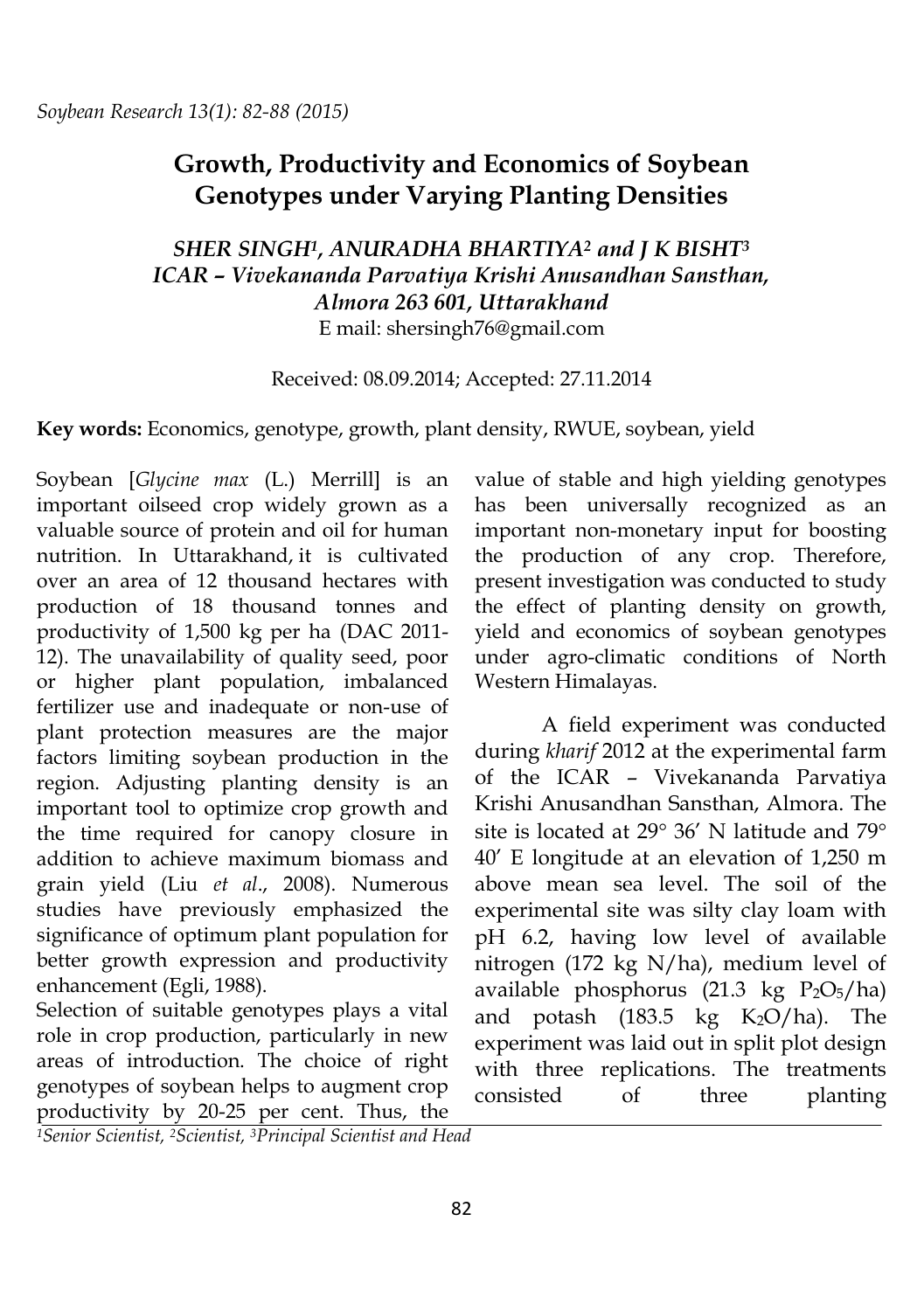densities  $(0.30, 0.45, and 0.60, m$  plants/ha) as main plots while five soybean genotypes (VL Soya 47, VL Soya 59, VL Soya 63, VL Soya 65 and VL Soya 76) as sub-plots. The crop was sown in rows 45 cm apart by *kera* method using 125 kg seed per ha. Later on, when the plants were 3-4 leaf stage, the desired plant population was maintained by keeping plant to plant spacing at 7.5, 5.0 and 3.5 cm, respectively as per treatments. The other agronomic practices were followed as per recommendations. The crop was sown at the first shower of monsoon on 7 July, 2012 and harvested on 20 October, 2012. A total of 682.2 mm rainfall with 41 rainy days was received during the whole cropping season.

Representative plant samples were taken at 15 days interval starting from 30 DAS to 60 DAS to work out relative crop growth rate (RGR) and mean crop growth rate (CGR). The plant samples were first sun dried and thereafter, at 65º C for 48 h in oven to achieve a constant weight before taking dry weight. Observations on component traits *viz*., plant height, yield attributes and yield were taken at the time of harvesting of the crop. Treatment wise monetary returns were worked out taking into consideration the market price of crop produce and inputs used. The rainwater use efficiency (RWUE) was computed as a ratio of yield and crop seasonal rainfall (Rockstrom *et al*., 2003). Statistical methods based on analysis of variance technique as described by Panse and Sukhatme (1985) were employed and the treatment differences were tested by least significant difference at 5 per cent of probability.

### **Effect of Plant Density**

The total dry matter accumulation decreased with the increase in plant

population (Table 1). Averaged across tested genotypes, significantly higher mean dry matter accumulation was recorded in treatments accommodating 0.30 million plants per ha closely followed by 0.45 million per ha planting density. Both these treatments were significantly superior to 0.60 m plants per ha. The mean crop growth rate (CGR) increased significantly with increasing levels of plant density and it was comparatively higher during periodic interval between 45-60 DAS than that of 30- 45 DAS. However, relative crop growth rate (RGR) was not influenced significantly. Among other growth parameters, plant height increased, while number of branches per plant significantly decreased with increase in level of plant density. The CGR and plant height of soybean increased as plant density increased (Sekimura *et al*., 2000; Shamsi and Kobraee, 2009).

Increase in planting density from 0.30 to 0.60 million per ha resulted into decreased values of all the yield attributes *viz*., number of pods per plant, pod length, number of seeds per pod and seed index (Table 2). The reduction in these yield attributes was comparatively higher from 0.45 to 0.60 than 0.30 to 0.45 m plants per ha. Increased plant competition under higher population for growth resources might have culminated in poor dry matter production, fewer pods and lesser branches, taller plants, and higher pod shedding than compared to when soybean was grown at low populations. Board and Harville (1996) and Shamsi and Kobraee (2009) have also indicated a decrease in number of pods per plant as plant density increased. Under higher plant densities, there is increased competition for resources suggesting low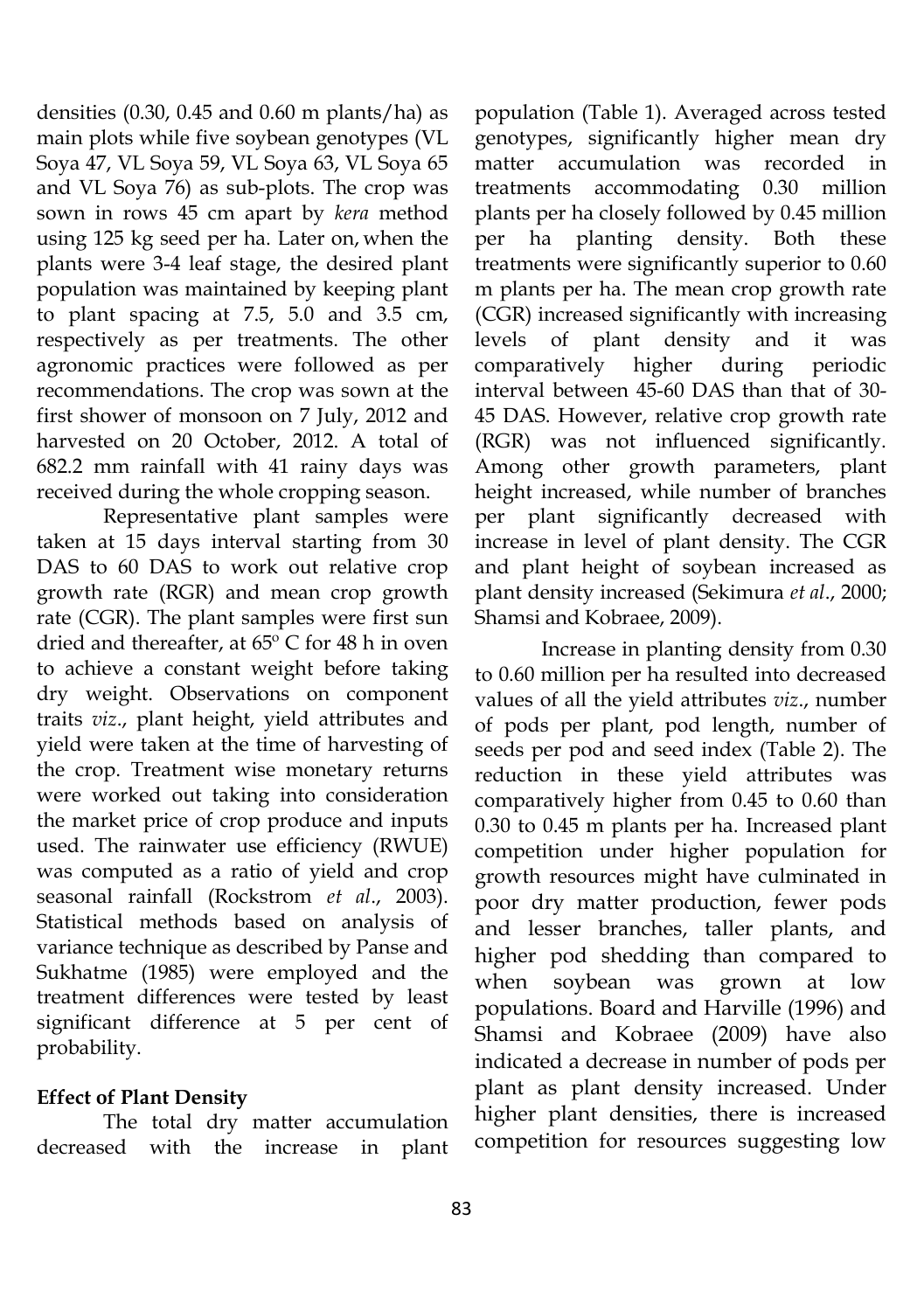| <b>Treatment</b>     | Dry matter (g/plant) |            | <b>Mean CGR</b><br>$(g/m^2/day)$ |            | <b>Mean RGR</b><br>(g/g/day) |            | Plant<br>height | <b>Branches</b><br>(No/plant) |      |
|----------------------|----------------------|------------|----------------------------------|------------|------------------------------|------------|-----------------|-------------------------------|------|
|                      | 30                   | 45         | 60                               | 30-45      | 45-60                        | 30-45      | 45-60           | (cm)                          |      |
|                      | <b>DAS</b>           | <b>DAS</b> | <b>DAS</b>                       | <b>DAS</b> | <b>DAS</b>                   | <b>DAS</b> | <b>DAS</b>      |                               |      |
| Plant density (m/ha) |                      |            |                                  |            |                              |            |                 |                               |      |
| 0.30                 | 1.77                 | 3.74       | 6.22                             | 3.95       | 4.96                         | 0.050      | 0.035           | 49.48                         | 6.59 |
| 0.45                 | 1.62                 | 3.34       | 5.93                             | 5.17       | 7.77                         | 0.049      | 0.039           | 53.11                         | 6.17 |
| 0.60                 | 1.47                 | 3.00       | 5.50                             | 6.10       | 10.01                        | 0.048      | 0.042           | 57.64                         | 5.85 |
| SEM(t)               | 0.05                 | 0.10       | 0.10                             | 0.13       | 0.35                         | 0.001      | 0.002           | 1.04                          | 0.04 |
| $CD (P=0.05)$        | 0.19                 | 0.39       | 0.38                             | 0.52       | 1.39                         | <b>NS</b>  | <b>NS</b>       | 4.08                          | 0.17 |
| Genotype             |                      |            |                                  |            |                              |            |                 |                               |      |
| VL Soya 65           | 2.01                 | 4.13       | 6.19                             | 6.22       | 6.21                         | 0.048      | 0.027           | 54.98                         | 4.53 |
| VL Soya 76           | 2.01                 | 4.02       | 6.34                             | 5.85       | 6.87                         | 0.046      | 0.031           | 58.49                         | 7.36 |
| VL Soya 47           | 1.45                 | 3.07       | 5.49                             | 4.70       | 7.26                         | 0.050      | 0.039           | 55.53                         | 6.93 |
| VL Soya 59           | 1.29                 | 2.72       | 5.59                             | 4.18       | 8.64                         | 0.050      | 0.048           | 49.36                         | 6.11 |
| VL Soya 63           | 1.34                 | 2.87       | 5.82                             | 4.42       | 8.92                         | 0.051      | 0.048           | 48.69                         | 6.09 |
| $SEm(\pm)$           | 0.05                 | 0.09       | 0.16                             | 0.17       | 0.61                         | 0.001      | 0.003           | 1.01                          | 0.19 |
| $CD (P=0.05)$        | 0.13                 | 0.28       | 0.47                             | 0.50       | 1.79                         | 0.002      | 0.008           | 2.96                          | 0.56 |

| Table 1. Effect of planting density on growth of different soybean genotypes |
|------------------------------------------------------------------------------|
|------------------------------------------------------------------------------|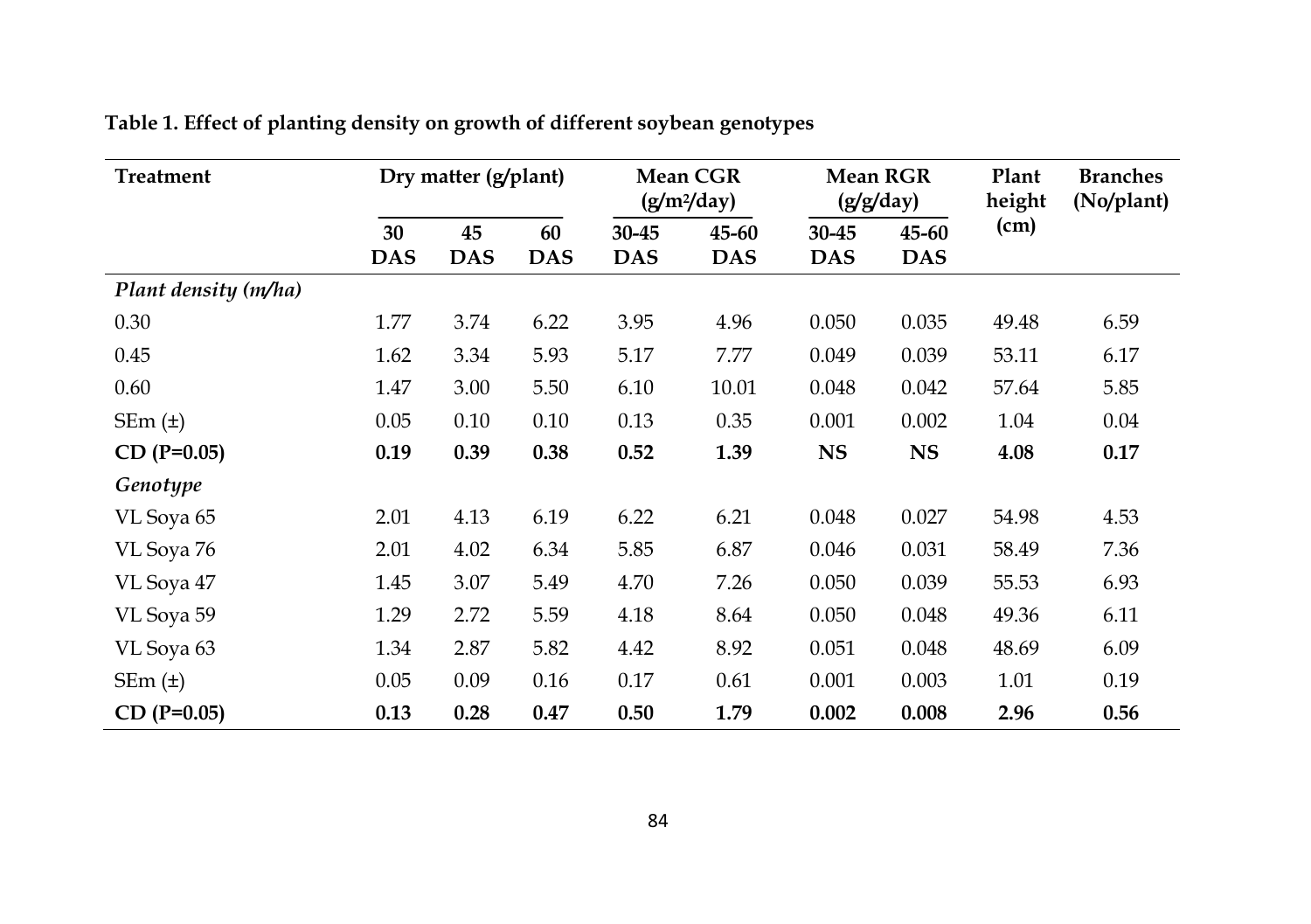dry matter assimilation in seeds leading to less seed weight

Consistent and significant increase in seed yield was observed with the increase in planting density up to 0.45 million per ha; however, further increase in plant population exhibited adverse impact on soybean yield. Significantly higher seed yield (2,242 kg/ha) was recorded with 0.45 million per ha planting density elucidating 5.6 and 10.2 per cent higher yield advantage over treatments involving 0.30 and 0.60 million plants per ha, respectively. Significant improvement in harvest index was noticed with the reduction in plant density. Ball *et al.* (2000) reported that increasing plants population reduced yield of individual plants but increased yield per unit of area. The results are in close

conformity with that of Rahman *et al*. (2004) who reported that plant density up to 0.40 million per ha gave the highest yield but above this plant density no yield advancement was achieved.

The cost of cultivation increased with increasing levels of planting density and was highest in 0.60 million per ha (Table 3). Highest gross returns, net returns and B:C ratio was recorded under 0.45 million per ha followed by 0.30 million per ha. The net returns and B:C ratio under 0.45 million per ha were at par with 0.30 million per ha while significantly superior than 0.60 million per ha. Higher gross returns, net returns and B:C ratio under 0.45 m plants per ha might be due to the reason that there was

| <b>Treatment</b>     | Pods<br>(No)<br>plant) | Pod<br>length<br>(cm) | <b>Seeds</b><br>(No)<br>pod) | <b>Seed</b><br>index<br>(g/100)<br>seeds) | <b>Seed</b><br>yield<br>(kg/ha) | <b>Straw</b><br>yield<br>(kg/ha) | <b>Harvest</b><br>index<br>$(^{0}/_{0})$ |
|----------------------|------------------------|-----------------------|------------------------------|-------------------------------------------|---------------------------------|----------------------------------|------------------------------------------|
| Plant density (m/ha) |                        |                       |                              |                                           |                                 |                                  |                                          |
| 0.30                 | 63.83                  | 3.76                  | 2.56                         | 17.10                                     | 2117                            | 2045                             | 50.72                                    |
| 0.45                 | 59.63                  | 3.70                  | 2.49                         | 16.86                                     | 2242                            | 2295                             | 49.29                                    |
| 0.60                 | 54.52                  | 3.58                  | 2.41                         | 16.52                                     | 2013                            | 2178                             | 47.84                                    |
| SEM(t)               | 0.24                   | 0.03                  | 0.02                         | 0.10                                      | 43                              | 66                               | 0.35                                     |
| $CD (P=0.05)$        | 0.95                   | 0.12                  | 0.10                         | 0.40                                      | 169                             | <b>NS</b>                        | 1.37                                     |
| Genotype             |                        |                       |                              |                                           |                                 |                                  |                                          |
| VL Soya 65           | 44.47                  | 3.50                  | 2.26                         | 18.38                                     | 1479                            | 1696                             | 46.59                                    |
| VL Soya 76           | 66.49                  | 3.83                  | 2.69                         | 16.01                                     | 2431                            | 2426                             | 50.08                                    |
| VL Soya 47           | 69.38                  | 3.73                  | 2.57                         | 16.37                                     | 2336                            | 2283                             | 50.61                                    |
| VL Soya 59           | 57.02                  | 3.64                  | 2.42                         | 15.81                                     | 2167                            | 2090                             | 50.92                                    |
| VL Soya 63           | 59.27                  | 3.68                  | 2.50                         | 17.56                                     | 2206                            | 2369                             | 48.23                                    |
| SEM(t)               | 1.20                   | 0.02                  | 0.04                         | 0.19                                      | 48                              | 54                               | 0.17                                     |
| $CD (P=0.05)$        | 3.49                   | 0.07                  | 0.11                         | 0.56                                      | 140                             | 158                              | 0.49                                     |

**Table 2. Effect of planting density on yield attributes and yields of different soybean genotypes**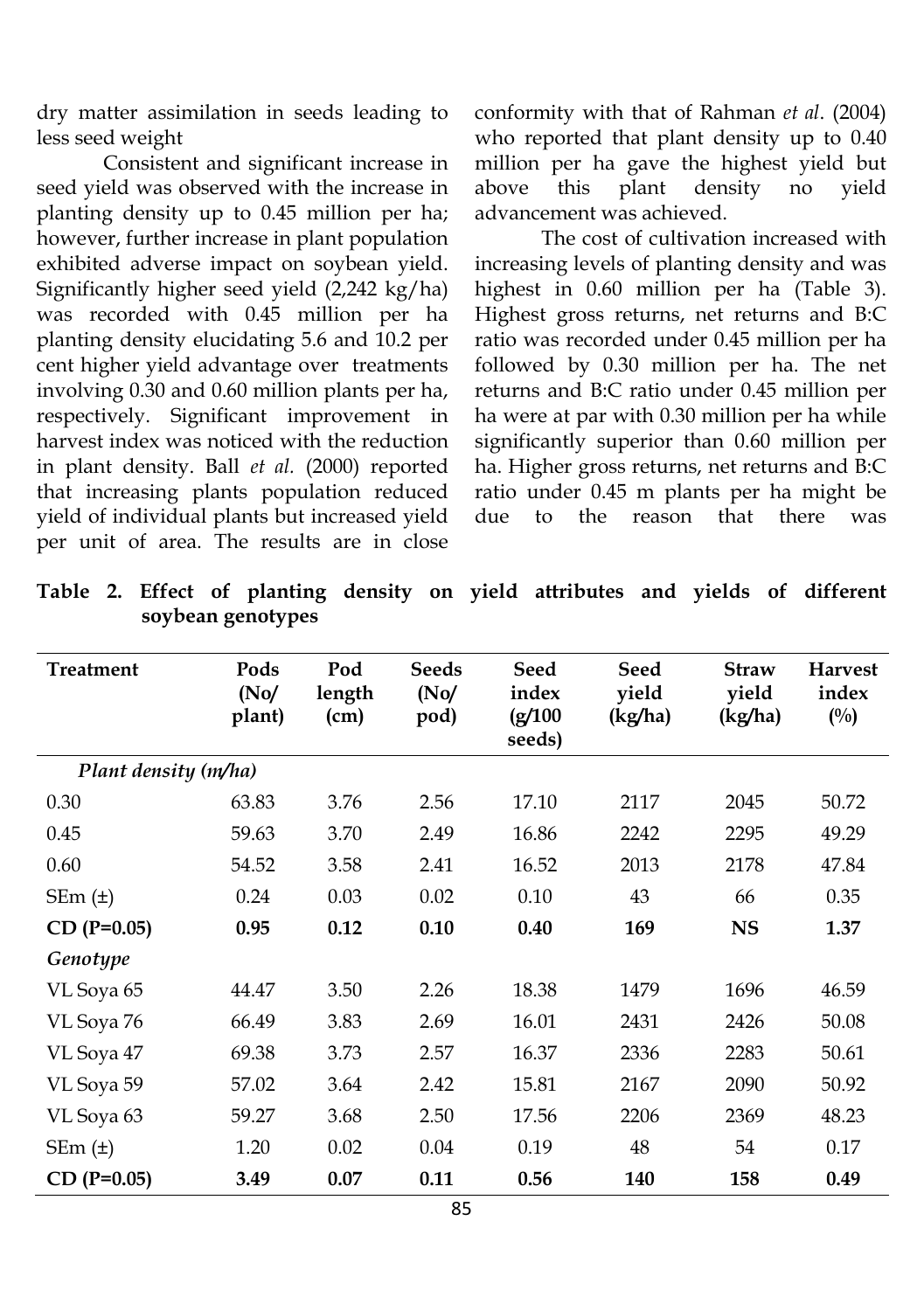proportionately less increase in cost of 0.45 m plants per ha compared to more increase in seed and straw yields. The highest rain water use efficiency (3.29 kg/ha/mm) was recorded under 0.45 m plants per ha and it followed by 0.30 m plants per ha (3.10 kg/ha/mm) and 0.60 m plants per ha (2.95 kg/ha/mm).

#### **Effect of genotypes**

Genotypes exhibited significant differences for dry matter accumulation, CGR and RGR with respect to the observations taken at fortnightly interval from 30 to 60 DAS (Table 1). VL Soya 76 and VL Soya 65 being at par recorded significantly higher dry matter accumulation than VL Soya 47, 59 and 63 at 30 and 45 DAS,

however, at 60 DAS, only VL Soya 65 was at par with these genotypes. During 30-45 DAS, CGR was relatively higher under VL Soya 76 and 65 while it was comparatively more under genotypes VL Soya 47, 59 and 63 during 45-60 DAS. Higher values of CGR were observed during 45-60 DAS as compared to 30-45 DAS, which might be attributed to better source: sink ratio through better translocation of metabolites and utilization of growth resources. Saxena *et al.* (2013) reported more stage based energy utilization/exploitation referring towards production (earlier half) and expansion of primary plant parts (leaves, stem, primary branches, *etc*.). He further stressed that with the passage of time, the value of RGR decreased due to increase in

| Treatment            | Cost of<br>cultivation<br>(Rs/ha) | <b>Gross</b><br>returns<br>(Rs/ha) | <b>Net</b><br>returns<br>(Rs/ha) | B:C<br>ratio | Rainwater use<br>efficiency<br>(kg/ha/mm) |
|----------------------|-----------------------------------|------------------------------------|----------------------------------|--------------|-------------------------------------------|
| Plant density (m/ha) |                                   |                                    |                                  |              |                                           |
| 0.30                 | 27269                             | 50971                              | 23702                            | 1.86         | 3.10                                      |
| 0.45                 | 28643                             | 54217                              | 25574                            | 1.89         | 3.29                                      |
| 0.60                 | 29433                             | 48907                              | 19474                            | 1.66         | 2.95                                      |
| SEM(t)               |                                   | 1071                               | 1072                             | 0.04         |                                           |
| $CD (P=0.05)$        |                                   | <b>NS</b>                          | 4207                             | 0.15         |                                           |
| Genotype             |                                   |                                    |                                  |              |                                           |
| VL Soya 65           | 27343                             | 35591                              | 8248                             | 1.30         | 2.17                                      |
| VL Soya 76           | 28967                             | 58826                              | 29859                            | 2.03         | 3.56                                      |
| VL Soya 47           | 28810                             | 56440                              | 27631                            | 1.96         | 3.42                                      |
| VL Soya 59           | 28528                             | 52292                              | 23764                            | 1.83         | 3.18                                      |
| VL Soya 63           | 28593                             | 53674                              | 25081                            | 1.88         | 3.26                                      |
| $SEm(\pm)$           |                                   | 1170                               | 1170                             | 0.04         |                                           |
| $CD (P=0.05)$        |                                   | 3416                               | 3416                             | 0.12         |                                           |

**Table 3. Effect of planting density on economics and rain water use efficiency of different soybean genotypes**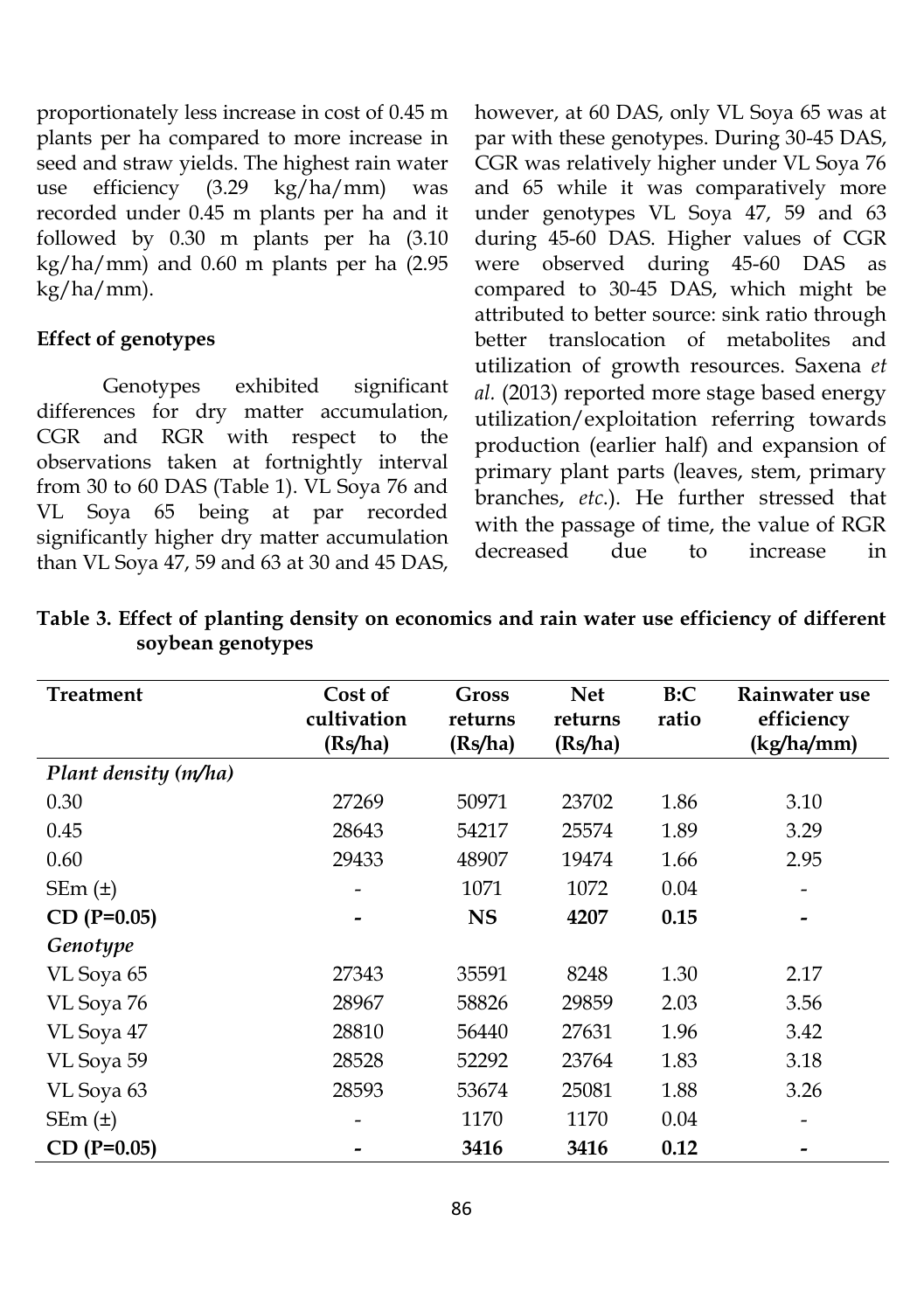relative dry matter of the plants. VL Soya 76 produced significantly taller plants (58.49 cm) with more number of branches per plant (7.36) and was at par with VL Soya 47. VL Soya 65 recorded lowest number of branches per plant (4.53). Differential behaviour in growth habit of soybean genotypes may be attributed to their genetic makeup (Singh *et al.*, 2013)

Across varying planting densities, yield, yield attributes and harvest index of soybean were significantly influenced by genotypes under study (Table 2). The genotype VL Soya 76 recorded highest number of pods per plant (69.38), pod length (3.83 cm) and number of seeds per pod (2.69) and was significantly superior to rest of the genotypes. Though VL Soya 65 recorded highest seed index (18.38 g/100 seed) but was worst in terms of pods per plant, pod length and number of seeds per pod. Among all the genotypes, VL Soya 76 was found superior with respect to seed (2,431 kg/ha) and straw (2,426 kg/ha) yields indicating 4.0, 9.4, 11.4 and 39.2 per cent yield superiority over VL Soya 47, 63, 59 and 65, respectively. Harvest index was highest with genotype VL Soya 59 (50.92 %) and minimum in VL Soya

65 (46.59 %). Better expressions of growth and yield attributes finally culminated in higher yield in genotypes VL Soya 76 and 47. Saxena *et al.* (2013) have also reported genotypic difference in seed yield of soybean.

There was not much difference in the cost of cultivation for different genotypes, however, gross returns, net returns and B: C ratio differed significantly across the genotypes (Table 3). The highest gross returns (Rs 58,826/ha), net returns (Rs 29,859/ha) and B:C ratio (2.03) were recorded with VL Soya 76 attributing its statistically higher economic and biological yields.

The genotype VL Soya 65 resulted in lowest monetary returns. VL Soya 76 was found to be the most efficient genotypes with respect to rain water use efficiency (3.56 kg/ha/mm) among all the tested genotypes.

From the study, it could be concluded that among soybean genotypes, VL Soya 76 produced highest seed yield (2,431 kg/ha) with B:C ratio of 2.03 while among planting densities, 0.45 million/ha resulted into maximum seed yield (2,242 kg/ha) with B:C ratio of 1.89.

#### **ACKNOWLEDGEMENTS**

The authors are thankful to the Director, ICAR – Vivekananda Parvatiya Krishi Anusandhan Sansthan (ICAR), Almora, India for rendering necessary help to conduct the study.

#### **REFEENCES**

Ball, R A, Purcell L C and Vories, E D. 2000. Shortseason soybean yield compensation in response to population and water regime.

*Crop Science* **40**: 1070-8.

Board, J E and Harville B G. 1996. Growth